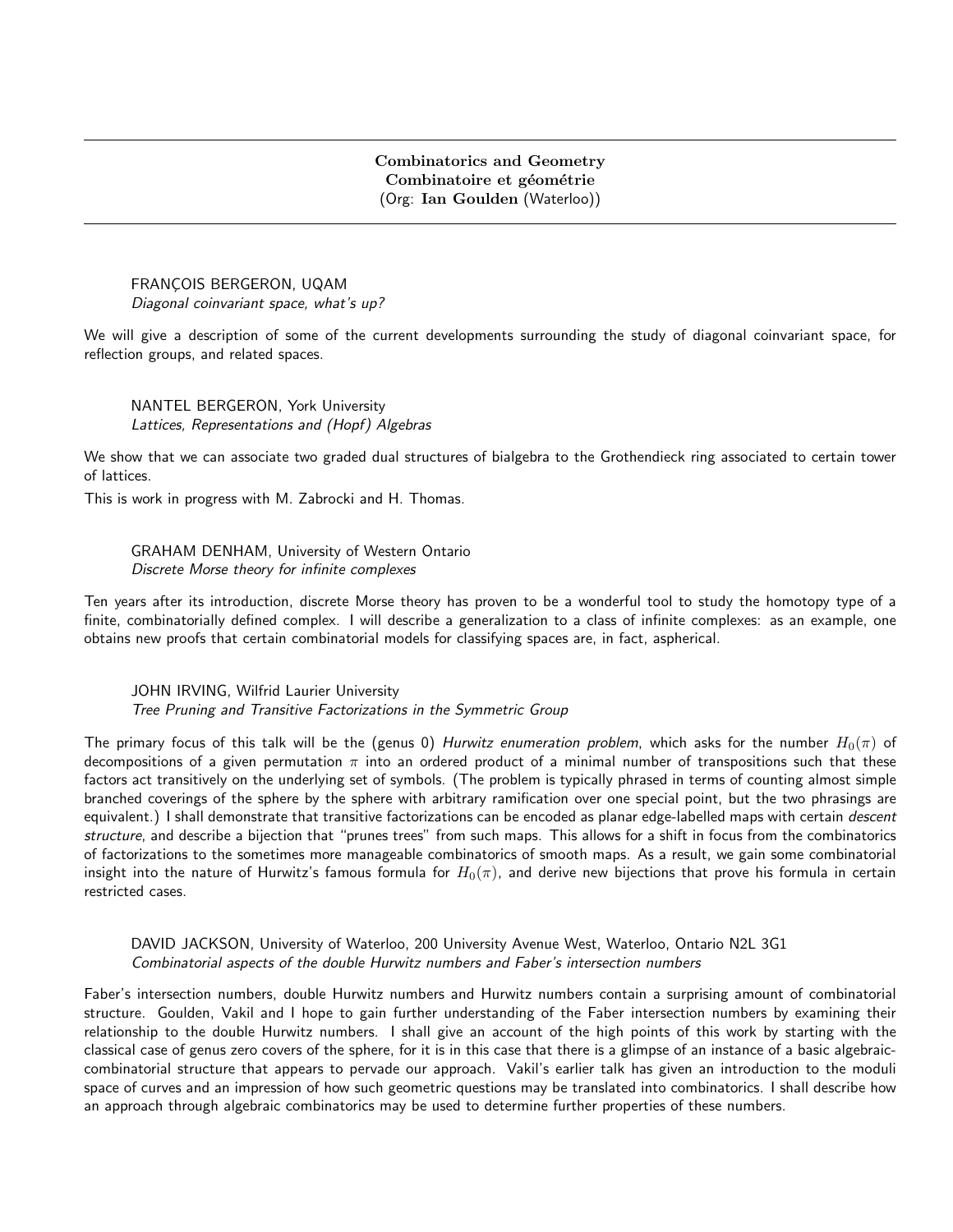JOEL KAMNITZER, University of California, Berkeley Mirkovic–Vilonen polytopes

We will discuss the Mirkovic–Vilonen polytopes which give a new model for the combinatorics of representations of complex reductive groups. These polytopes are the moment map images of the Mirkovic–Vilonen cycles, which are varieties arising from the geometric Satake Isomorphism. They also arise from the combinatorics of Lusztig's canonical basis. We will discuss new results concerning a crystal structure on the set of these polytopes.

ALLEN KNUTSON, UC Berkeley Multidegrees, their computation, and applications

Homogeneous polynomials can be interpreted as  $T$ -equivariant cohomology classes on affine space. Having positive coefficients is a sign that they are geometric, or more precisely, "effective", being representable as the class of a  $T$ -invariant subscheme. With such a geometric interpretation in hand, there are various ways to compute the class in automatically positive ways.

I'll explain a couple of general recipes for doing this, one being "geometric vertex decompositions", and apply them to matrix Schubert varieties; one payoff will be a bunch of old and new formulæ for double Schubert (and Grothendieck) polynomials.

It's not too much of a surprise, though, that geometry helps one compute Schubert polynomials, as they have a geometric origin. So I'll also talk about a very surprising application of multidegrees in statistical mechanics, where the combinatorics predated the geometry, and is still very mysterious.

This work is joint with Ezra Miller, Alex Yong, and Paul Zinn-Justin.

KEVIN PURBHOO, University of British Columbia The generalised Horn recursion

The classical statement of Horn's conjecture gives a recursively defined set of inequalities for possible eigenvalues of triples of Hermitian matrices  $(A, B, C)$  satisfying  $A+B+C=0$ . Reformulated, however, this recursion tells us that there is a recursive nature to the set of non-vanishing Littlewood–Richardson numbers. I'll discuss a generalisation which recursively characterises the non-vanishing Schubert intersection numbers for all minuscule flag varieties.

This is joint work with Frank Sottile.

KONSTANZE RIETSCH, King's College, London (UK), and Waterloo Quantum cohomology of  $G/P$  and the Peterson variety

Let  $G$  be a reductive linear algebraic group. The Peterson variety is a projective subvariety of the Langlands dual flag variety which, by a remarkable theorem of Dale Peterson's, has strata that are isomorphic to  $\mathrm{Spec}(qH^*(G/P))$  for the varying parabolic subgroups  $P$  in  $G$ . We give a new construction of these strata shedding some (vague) light on the why and wherefore of Peterson's theorem.

MIKE ROTH, Queen's University, Kingston, Ontario Varieties with positive definite intersection form

The talk will discuss the problem of finding varieties with positive definite middle intersection form.

MISHA SHAPIRO, Michigan State University Single and double Hurwitz numbers

The classical problem of finding numbers of ramified covers of the two dimensional sphere of fixed ramification types goes back to Hurwitz. The interests to Hurwitz numbers was revived after physicists discovered that these numbers play central role in quantum chromodynamics. I will describe the method of computing so-called single Hurwitz numbers. These formulas were used by Okounkov and Pandharipande to give another proof of Witten's conjecture. We will also discuss an approach to Hurwitz numbers of coverings with two non-simple branchings.